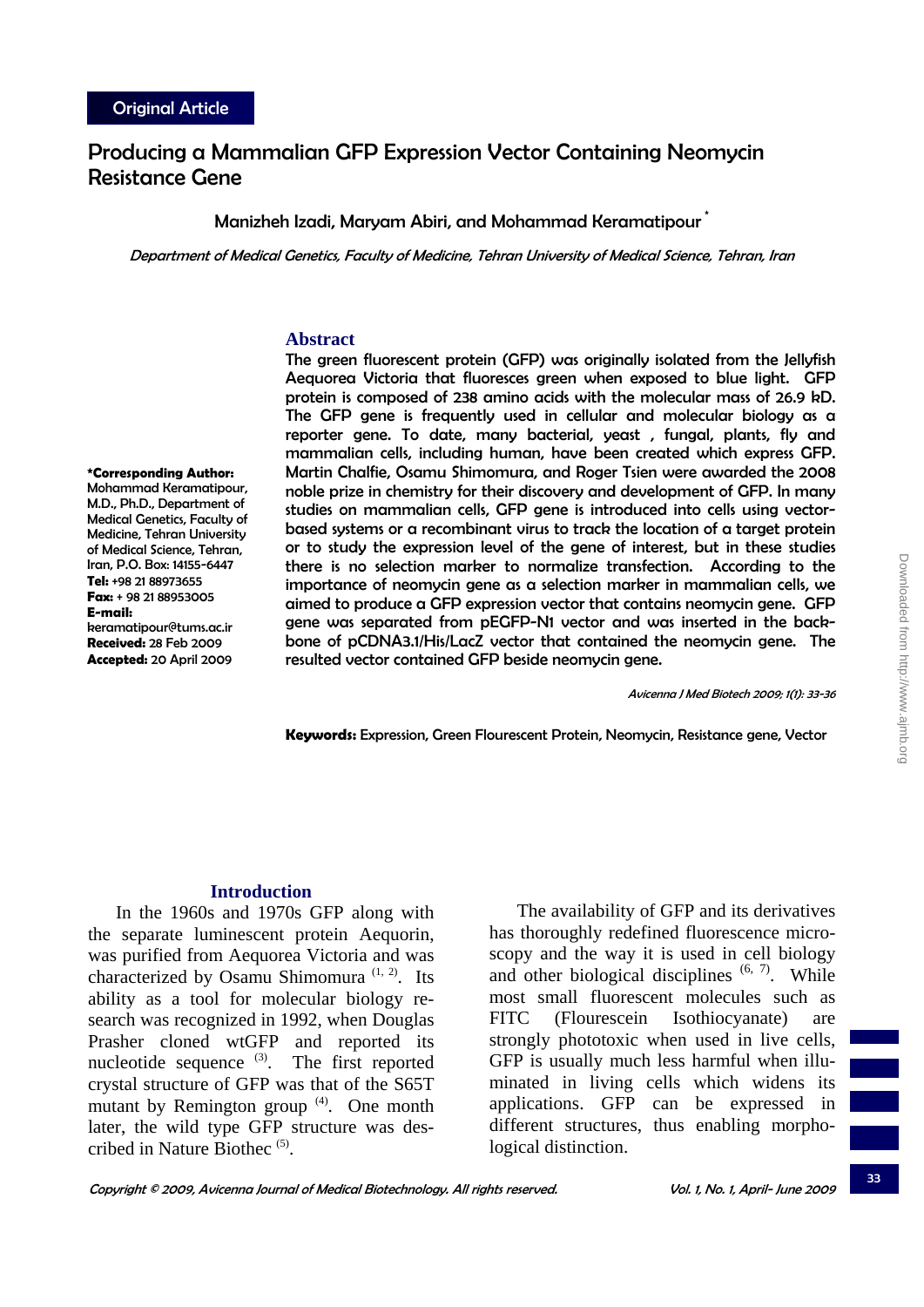In such cases, GFP gene is inserted into the genome of organism in the region of DNA which codes for the target proteins, and is controlled by the same regulatory sequence. In cells where the gene is expressed and the tagged proteins are produced, GFP is produced at the same time  $(7, 8)$ .

Therefore, only those cells in which the tagged gene is expressed, will fluoresce when observed under fluorescent microscope. Analysis of such time lapse movies has redefined the understanding of many biological processes such as protein folding, protein transport and RNA dynamics, which in the past had been studied using fixed material. Another powerful use of GFP is to express the protein in small sets of specific cells. This allows researchers to optically detect specific types of cells in vitro or even in vivo  $(9)$ .

# **Materials and Methods**

### *Vectors*

pEGFP-N1 (Clontech Laboratories, Inc. GenBank Accession #U55762) vector containing GFP gene, and pCDNA3.1/ His/ LacZ vector (Invitrogen life technologies) which includes neomycin resistant gene, were used in these experiments.

In all cloning experiments, the vector was cut by the appropriate restriction enzyme and run on a 1% agarose gel. Linear vector was extracted from the gel using Fermentas DNA extraction from agarose gel kit.

To eliminate the background recircularisa-

tion, vectors with compatible ends were dephosphorylated. 3-5μ*g* of vector was incubated with 20 *units* of calf intestine alkaline phosphotase (CIAP, from Amersham Pharmacia Biotech) at 37*°C* for 30 *minutes*.

Dephosphorylated vector was purified using the Fermentas PCR purification kit and its concentration measured by Spectrophotometry.

# *Inserts*

The DNA fragments to be cloned were produced by restriction digestion of the source vector. Products were extracted from 1% agarose gel using QIA quick gel extraction kit (Qiagen) and their concentrations were determined by Spectrophotometry.

# *Ligation reaction*

Typically 100 *ng* of vector DNA and a 2 to 5-fold molar excess of insert were used with 200 *units* of T4 DNA ligase (New England Bio labs) in a total volume of 10 μ*l* at  $16^{\circ}$ C or  $4^{\circ}$ C (according to the recommendation of enzyme manufacturer) for 16 *hours*. 1 *µl* of the ligation mixture was then used to transform Top10F competent cells.

# *Bacterial transformation*

1μ*l* of DNA product from the ligation mixture was mixed with 50μ*l* of Top 10F competent cells. The tubes were incubated on ice for 30 *minutes*, heat shocked at 42*°C* for

60-90 *seconds* and then returned to ice. After



Figure 1. Vector maps of pEGFP-N1 and pcDNA3.1/His/LacZ

Avicenna Journal of Medical Biotechnology, Vol. 1, No. 1, April- June 2009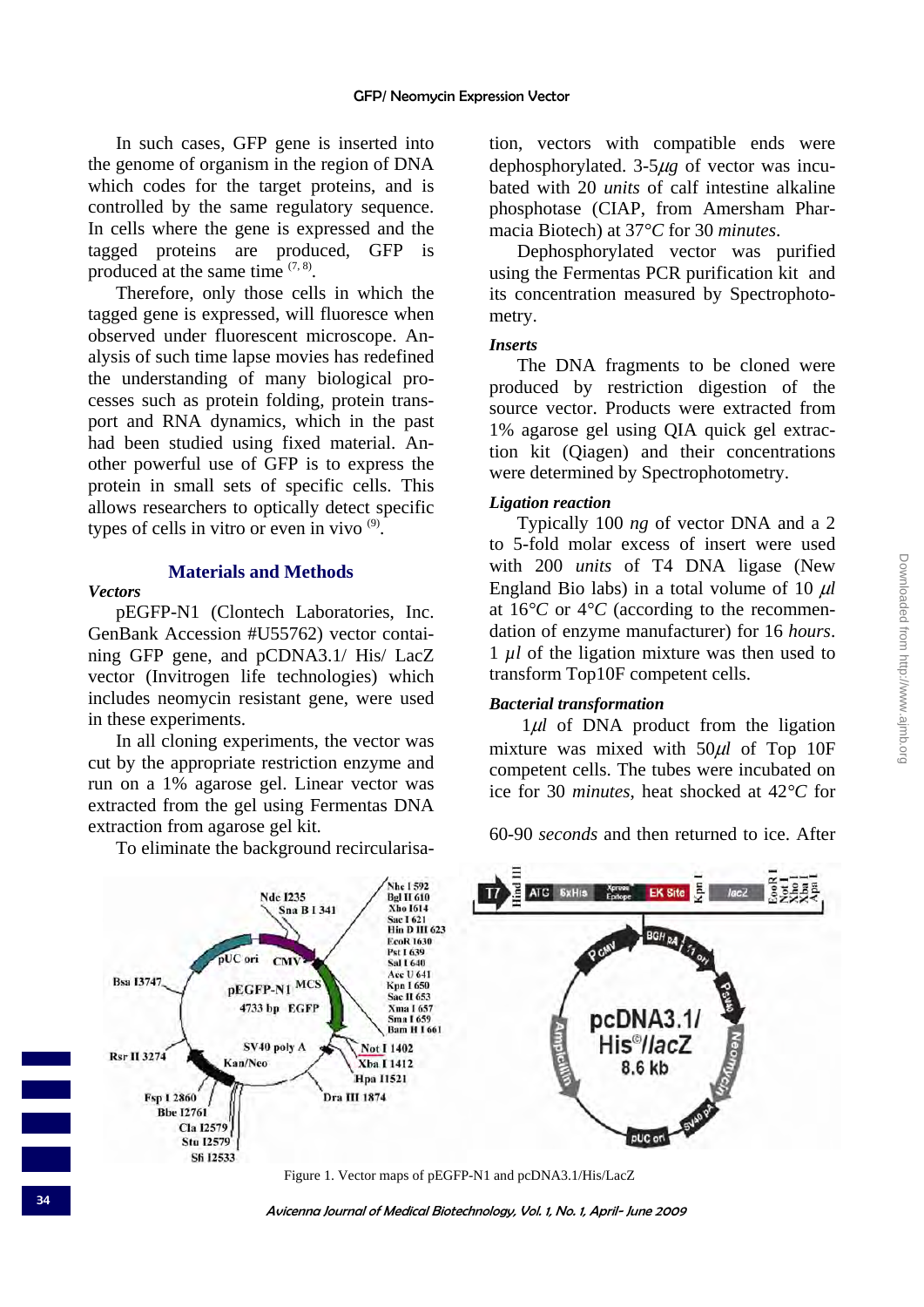

Figure 2. Restriction analysis of pEGFP-N1 and pcDNA3. 1/His/LacZ 1&2: different clones of pEGFP-N1

3& 4: different clones of pcDNA3.1/His/LacZ Uncut: undigested plasmids M: 1 Kb marker

two minutes, 950μ*l* Luria-Bertani (LB) medium was added to each transformation and the tubes were placed in an orbital incubator at 37*°C* for 1 *hour*, 250 RPM. Aliquots of 100 μ*l* of the culture were spread onto LB plates containing appropriate antibiotic (kanamycin 50 *mg/ml* or ampicillin 100μ*g/ml*) and incubated at 37*°C* overnight.

#### *Plasmid DNA preparation*

4.5 *ml* of LB solution containing ampicillin (100 μ*g/ml*) was inoculated with a single colony and the suspension was grown at 37*°C* overnight. DNA was prepared from a 4 *ml* culture using the Accuprep Plasmid Extraction Kit (BioNeer, Korea).



Figure 4. Restriction analysis of GFP/Neo vector 1-5: different clones of GFP/Neo vector after double digestion with *Hind*III/*Not*I



*Hind*III/*Not*I double digestion 1: pcDNA3.1/His/LacZ 2: pEGFP-N1 *Not*I: linearized vector with *Not*I 781 bp: GFP fragment of pEGFP-N1 after double digestion with *Hind*III/*Not*I 5.3 Kb: Back-bone of pcDNA3.1/His/LacZ after double digestion with *Hind*III/*Not*I M: 1 Kb marker

In all cloning experiments the plasmids were analysed by restriction digestion and positive samples were sequenced to confirm the correct insertion of insert DNA into the vector. Sequencing was performed by Genfanavaran Company, Iran.

### **Results**

After transformation of E.coli Top10F strain cells with pEGFP-N1 vector and pCDNA3.1/His/LacZ vector, a number of obtained colonies were screened using restriction enzyme digestion. According to the pEGFP-N1 and pCDNA3.1/His/LacZ vector maps (Figure 1), PvuII and EcoRI enzymes (Fermentas) were chosen for digestion of these vectors, respectively. Digestion of pEGFP-N1 plasmids with PvuII was expected to produce two fragments: 4.1 *kb* & 605 *bp*. And 8.7 *kb* band for linearized plasmid, was expected after digestion of pCDNA3.1/ His/LacZ plasmids with EcoRI (Figure 2).

Double digestion of pEGFP-N1 vector by HindIII and NotI (Fermentas) resulted in two fragments (Figure 3).

The 781 *bp* fragment which contains GFP was purified from agarose gel. Double digestion of pCDNA3.1/His/LacZ vector by